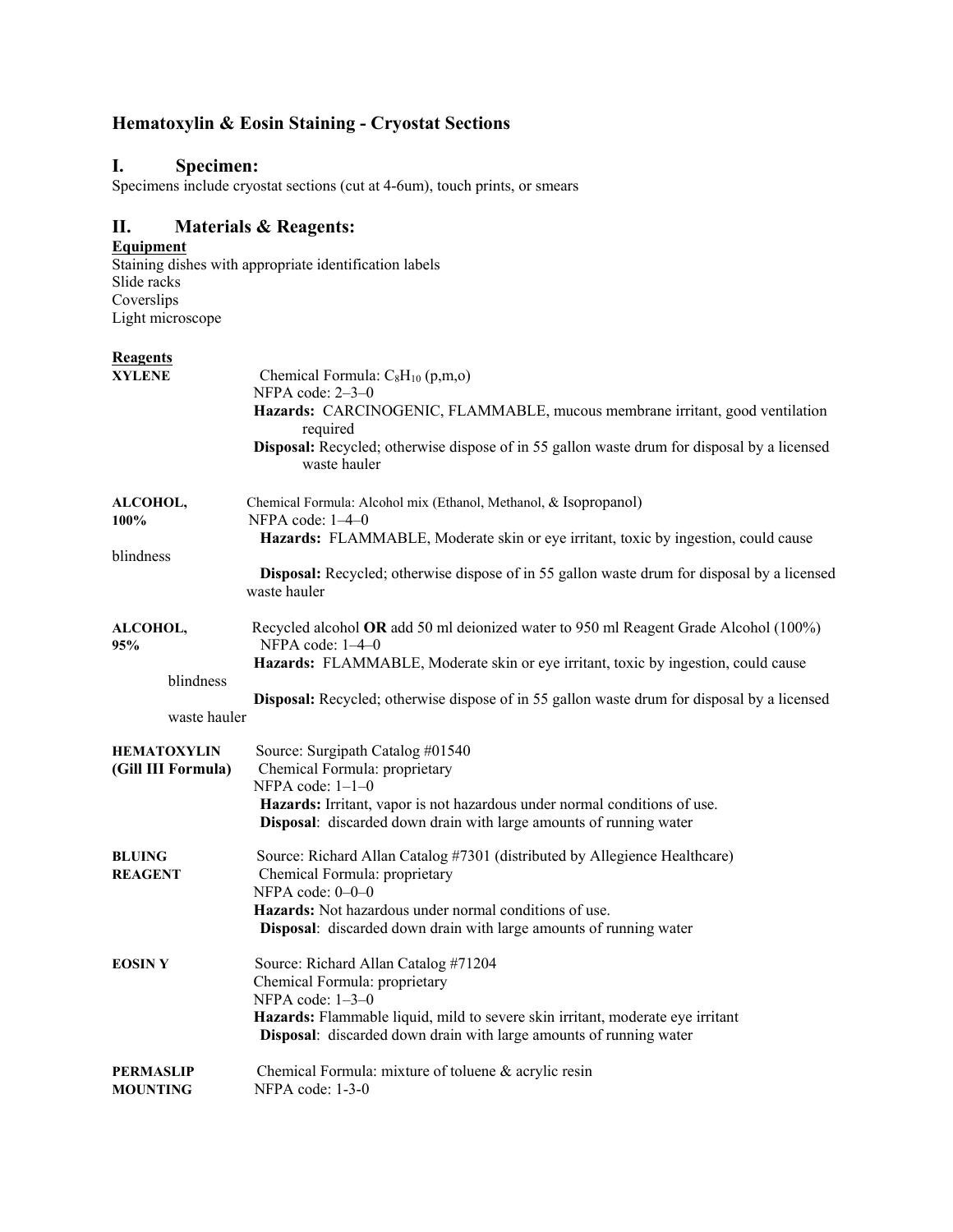**MEDIA Hazards:** Flammable liquid, vapor may be hazardous to health, use in well ventilated areas

 **Disposal**: pour evenly over garbage in general waste

#### **Storage & Handling Requirements:**

### **ALL CHEMICALS ARE STORED AT ROOM TEMPERATURE. WEAR GLOVES AND SAFETY GOGGLES WHENEVER POURING ANY CHEMICALS AND/OR STAINS.**

### **III. Procedure:**

1. Fix slides in alcoholic formalin for 30 seconds (10% formalin or 95% alcohol can also be used). 2. Place fixed slides in staining rack.

- Leave space between slides to allow a thorough rinsing to occur at each step.
- Ensure that all slides in rack face forward to avoid inadvertantly wiping off sections during coverslipping.
- 3. Rinse well in tap water.
	- Residual fixative should appear to "clear" off of slide when complete.
- 4. Stain nuclei in hematoxylin for 30 seconds.
	- Agitate rack gently if possible to enhance even staining.
- 5. Rinse well in tap water.
- 6. Blue slides in bluing reagent for 10 dips.
- 7. Rinse well in tap water (10 dips).
- 8. Counterstain in Eosin Y for 10 dips.
- 9. Differentiate with two changes of 95% alcohol for 10 dips each.
- 10. Dehydrate in three changes of 100% for 10 dips each.
- 11. Clear in two changes of xylene for 10 dips each.
- 12. Coverslipwith a NON-aqueous mounting media.

#### **IV. Results & Interpretation:**

 Following specified procedures and adhering to the reagent maintenance schedule will result in wellstained H&E cryostat sections and overall quality patient care.

#### **V. Maintenance:**

1. Solutions are systematically maintained. Empty reagent reservoirs are carefully washed with warm, soapy water and dried thoroughly before use. Extra staining dishes are available so that cleaned dishes can dry overnight. Staining reservoirs are filled to level line ( $\approx 250$  ml). Reagents are rotated as follows:

#### **Hematoxylin & Eosin Y**

 The Hematoxylin and Eosin Y solutions are replaced weekly but fresh solution may be added as necessary to replace any evaporated solutions. Hematoxylin 7211 does not require filtering prior to use.

#### **Ammonia water**

The ammonia water rinse is changed daily.

#### **95% Alcohols**

The first 95% alcohol is discarded daily. The second 95% alcohol is rotated to the first position. Fresh 95% alcohol is placed in the second 95% alcohol position.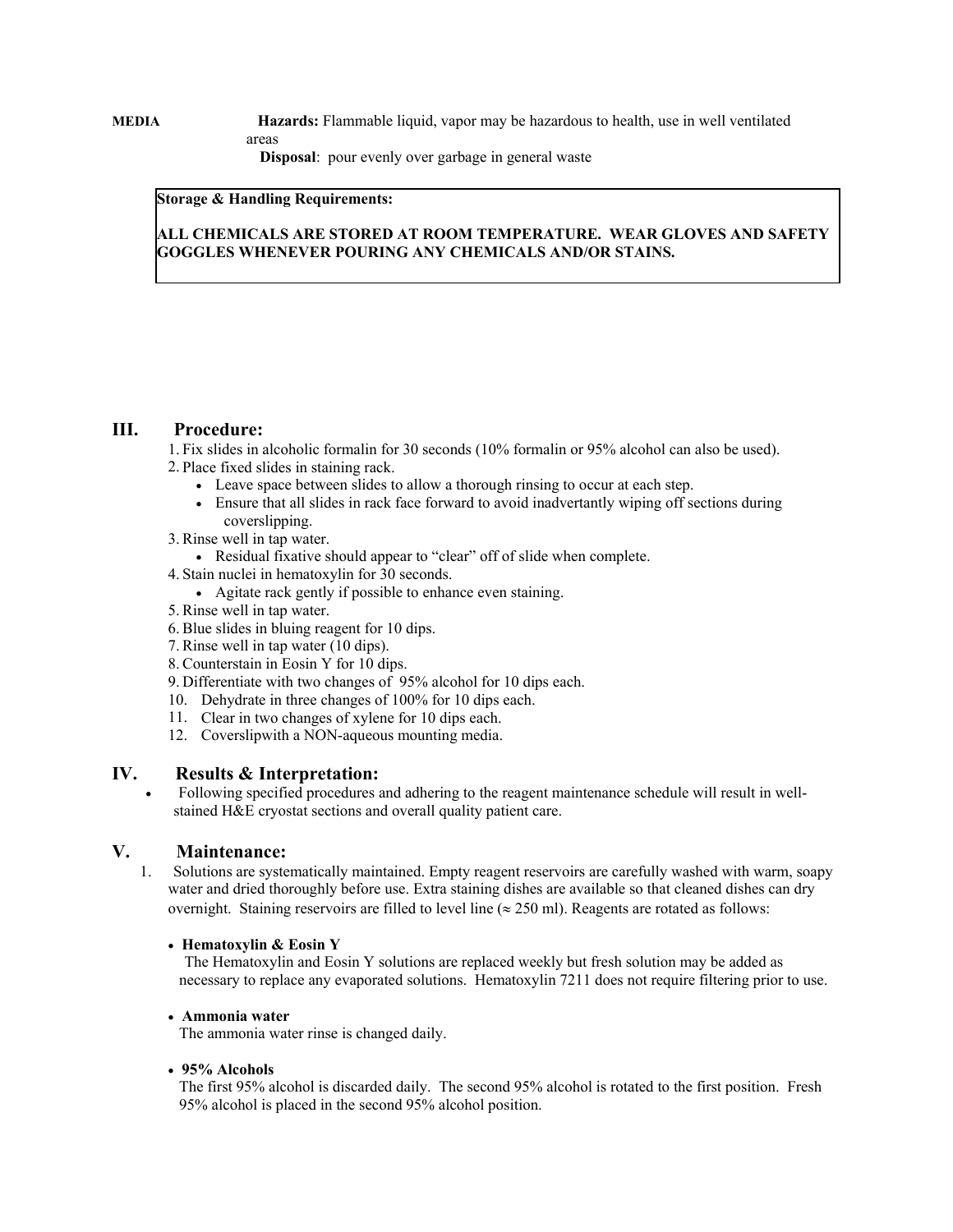#### **100**% **Alcohols**

The first absolute alcohol is discarded daily. The second & third absolute alcohols are rotated up respectively. Fresh 100% alcohol is placed in the third absolute alcohol position. Alcohols may be rotated up throughout the day if the frozen section volume is particularly high.

#### **Xylene**

 The first xylene is discarded daily. The second & third xylenes are rotated up respectively. Fresh xylene is placed in the last xylene position.

#### **Tap water**

Tap water rinses are replaced after each staining batch.

- 2. Cover the reagent reservoirs with anti-evaporation lids when not in use. Wipe away any stains on metal rack using gauze and 95% alcohol.
- 3. Replace underpads and restock gauze, coverslips, pencils, and other disposables daily.
- 4. Remove stubborn stains with household bleach. Rinse dishes thoroughly prior to use.

# **VI. Calibrations:**

N/A

#### **VII. Procedural Notes:**

1. A Quick Reference Guide for the H&E staining procedure is posted at each of the staining setups. See attachment 1.

#### **VIII. References:**

Carson, Freida L., *Histotechnology - A Self Instructional Text*, Chicago, ASCP Press, 1990.

 Crookham, Janet N. and Dapson, Richard W., *Hazardous Chemicals in the Histopathology Laboratory*, Battle Creek, ANATECH, LTD., 1991.

Richard Allan Medical Industries, *Customer Guidelines*, Richland, Richard Allan, Industries, 1991.

 Sheehan, Dezna C., *Theory and Practice of Histotechnology,* St. Louis, C.V. Mosby Company, 1980. **Attachment 1**